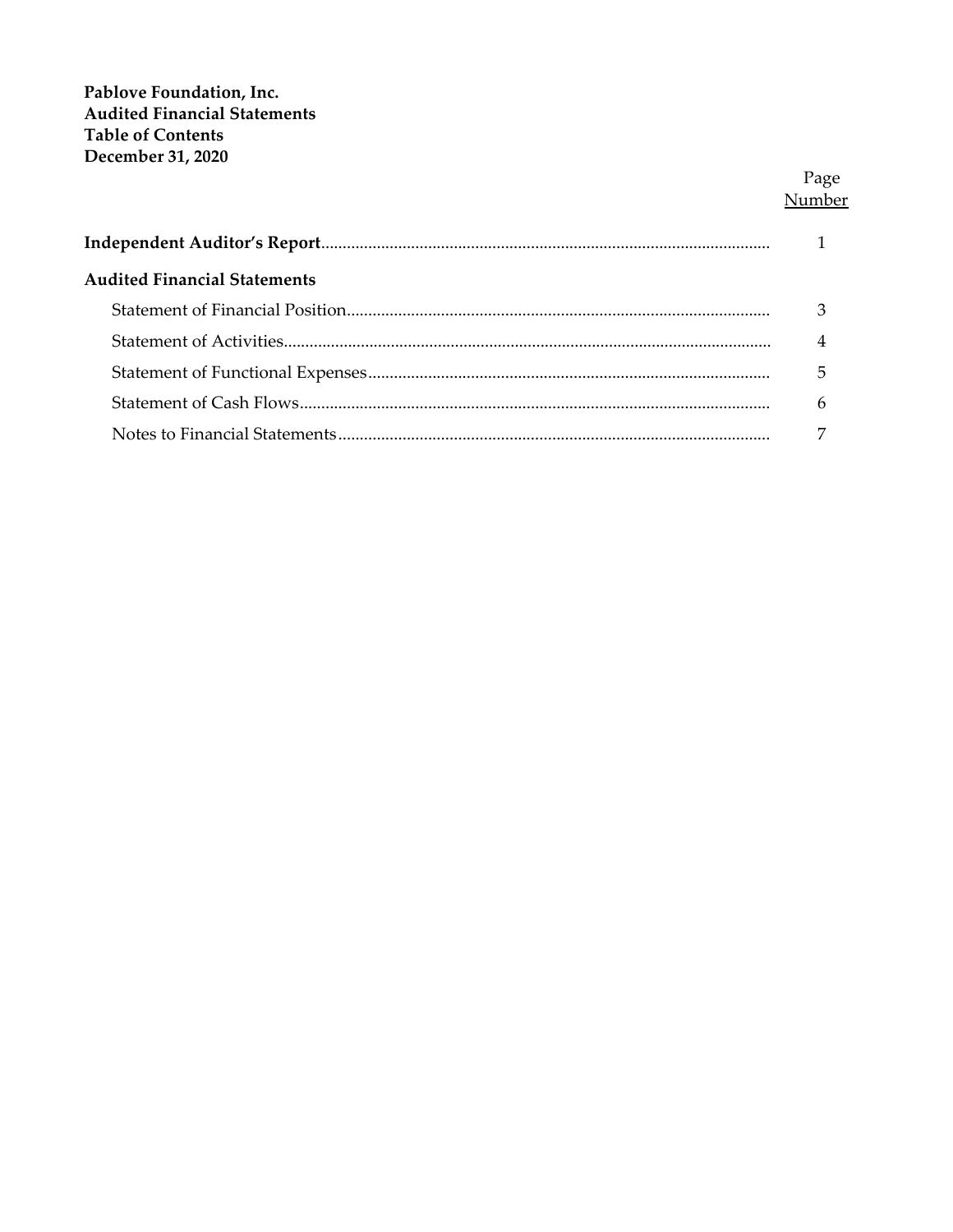# **Independent Auditor's Report**

Board of Directors **Pablove Foundation, Inc.** Los Angeles, California

We have audited the accompanying financial statements of Pablove Foundation, Inc., a nonprofit organization, which comprise the statements of financial position as of December 31, 2020, and the related statements of activities, functional expenses, and cash flows for the year then ended, and the related notes to the financial statements.

### **Management's Responsibility for the Financial Statements**

Management is responsible for the preparation and fair presentation of these financial statements in accordance with accounting principles generally accepted in the United States of America; this includes the design, implementation, and maintenance of internal control relevant to the preparation and fair presentation of financial statements that are free from material misstatement, whether due to fraud or error.

### **Auditor's Responsibility**

Our responsibility is to express an opinion on these financial statements based on our audit. We conducted our audit in accordance with auditing standards generally accepted in the United States of America. Those standards require that we plan and perform the audit to obtain reasonable assurance about whether the financial statements are free of material misstatement.

An audit involves performing procedures to obtain audit evidence about the amounts and disclosures in the financial statements. The procedures selected depend on the auditor's judgment, including the assessment of the risks of material misstatement of the financial statements, whether due to fraud or error. In making those risk assessments, the auditor considers internal control relevant to the entity's preparation and fair presentation of the financial statements in order to design audit procedures that are appropriate in the circumstances, but not for the purpose of expressing an opinion on the effectiveness of the entity's internal control. Accordingly, we express no such opinion. An audit also includes evaluating the appropriateness of accounting policies used and the reasonableness of significant accounting estimates made by management, as well as evaluating the overall presentation of the financial statements.

We believe that the audit evidence we have obtained is sufficient and appropriate to provide a basis for our audit opinion.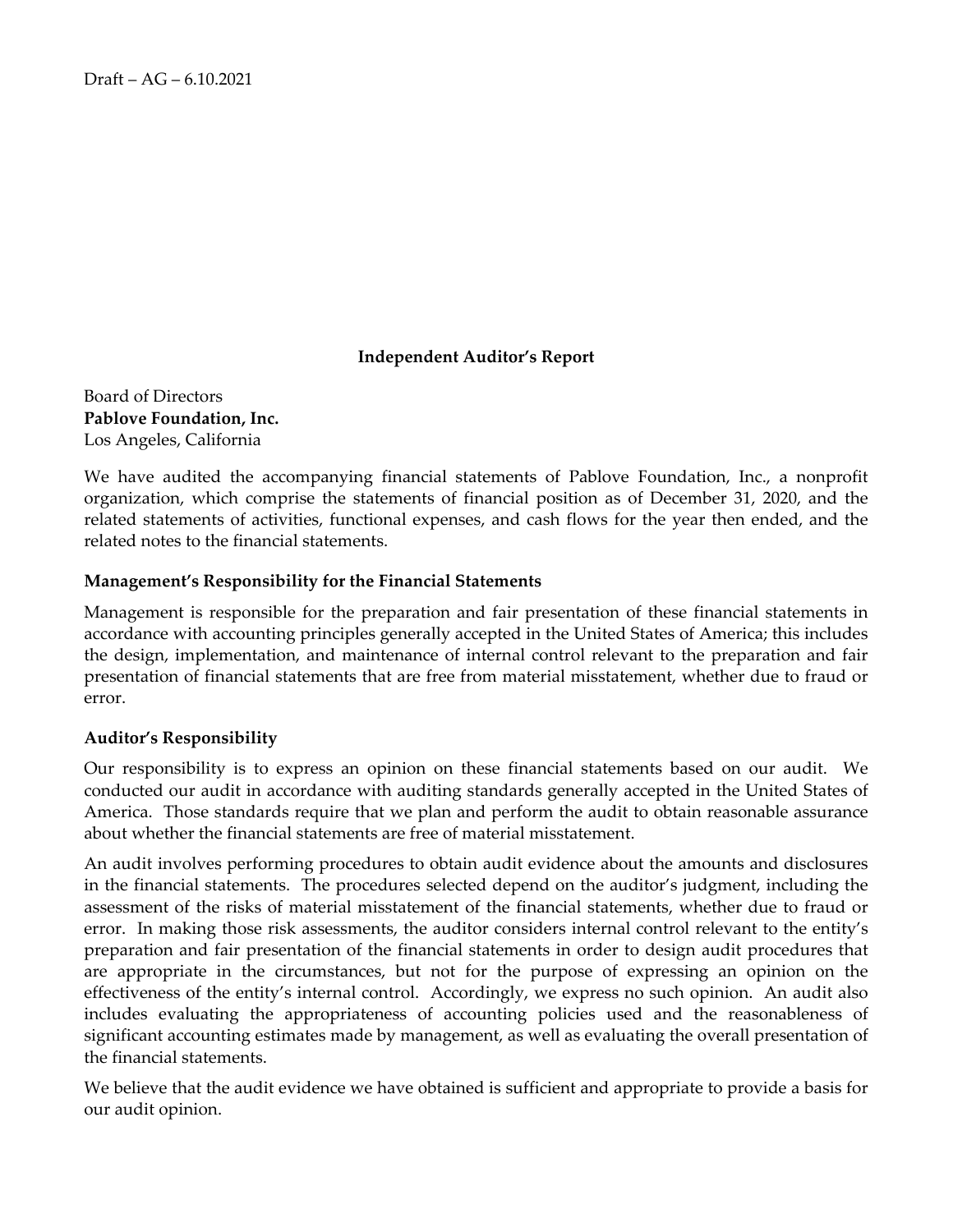Board of Directors **Pablove Foundation, Inc.** Page 2

# **Opinion**

In our opinion, the financial statements referred to above present fairly, in all material respects, the financial position of the Pablove Foundation, Inc. as of December 31, 2020, and the changes in its net assets and cash flows for the year then ended, in accordance with accounting principles generally accepted in the United States of America.



Los Angeles, California June 10, 2021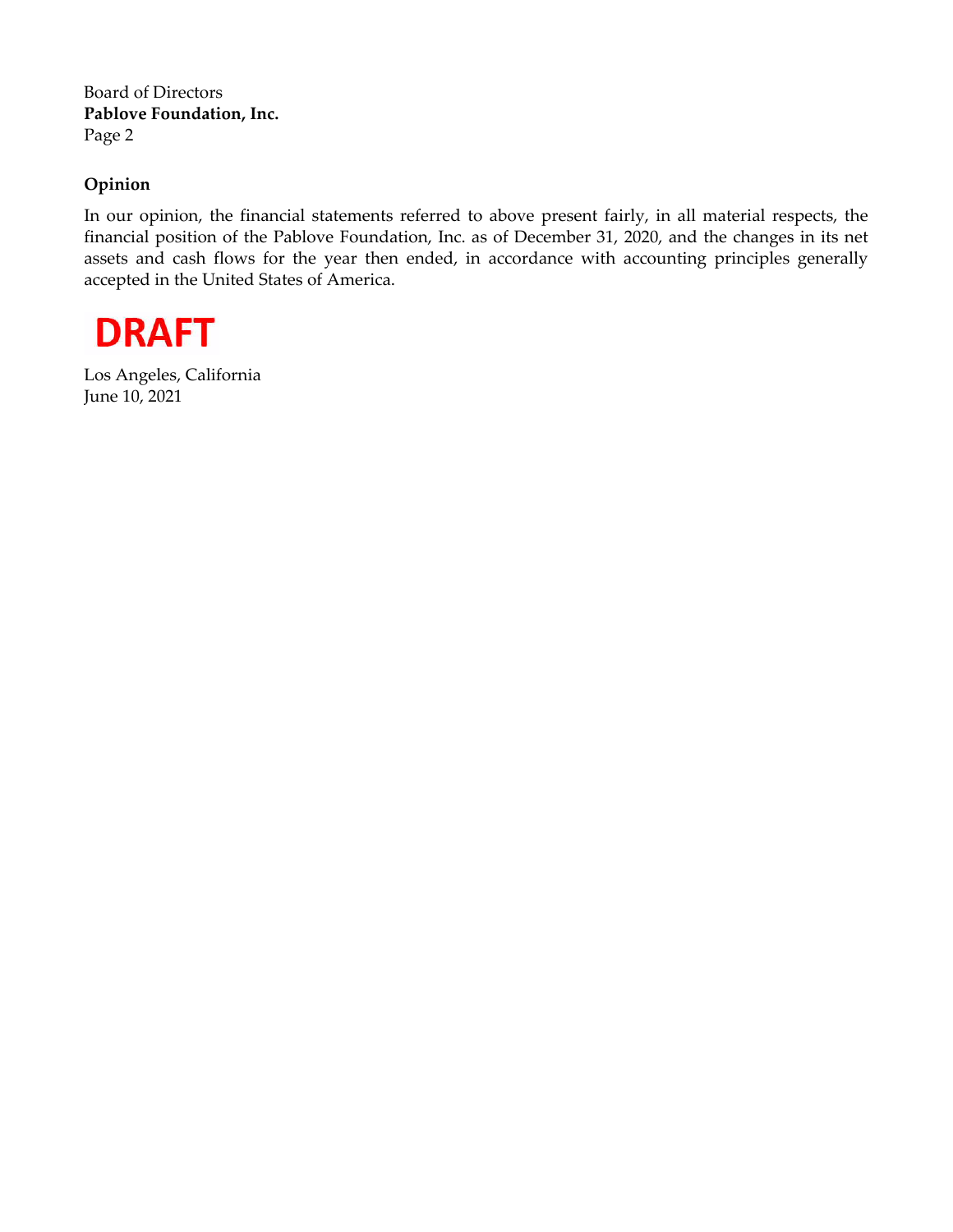# **Pablove Foundation, Inc. Statement of Financial Position December 31, 2020**

#### **Assets**

| <b>Current Assets</b>                                                |                |           |
|----------------------------------------------------------------------|----------------|-----------|
| Cash and cash equivalents                                            | $\mathfrak{S}$ | 753,524   |
| Restricted cash                                                      |                | 178,435   |
| Contributions receivable, net-Note 4                                 |                | 175,412   |
| Investments-Note 5                                                   |                | 1,710,918 |
| Prepaid expenses                                                     |                | 8,300     |
| <b>Total Current Assets</b>                                          |                | 2,826,589 |
| <b>Noncurrent Assets</b>                                             |                |           |
| Contributions receivable, net-Note 4                                 |                | 180,811   |
| Deposits                                                             |                | 8,800     |
| Furniture and equipment, net of accumulated depreciation of \$66,586 |                | 7,774     |
| <b>Total Noncurrent Assets</b>                                       |                | 197,385   |
| <b>Total Assets</b>                                                  | \$             | 3,023,974 |
| <b>Liabilities and Net Assets</b>                                    |                |           |
| <b>Current Liabilities</b>                                           |                |           |
| Grants payable - Note 6                                              | \$             | 50,000    |
| Accounts payable and accrued expenses                                |                | 36,848    |
| <b>Total Liabilities</b>                                             |                | 86,848    |
| <b>Net Assets</b>                                                    |                |           |
| Without donor restrictions                                           |                | 2,402,468 |
| With donor restrictions-Note 7                                       |                | 534,658   |
| <b>Total Net Assets</b>                                              |                | 2,937,126 |
| <b>Total Liabilities and Net Assets</b>                              | \$             | 3,023,974 |

See notes to the financial statements.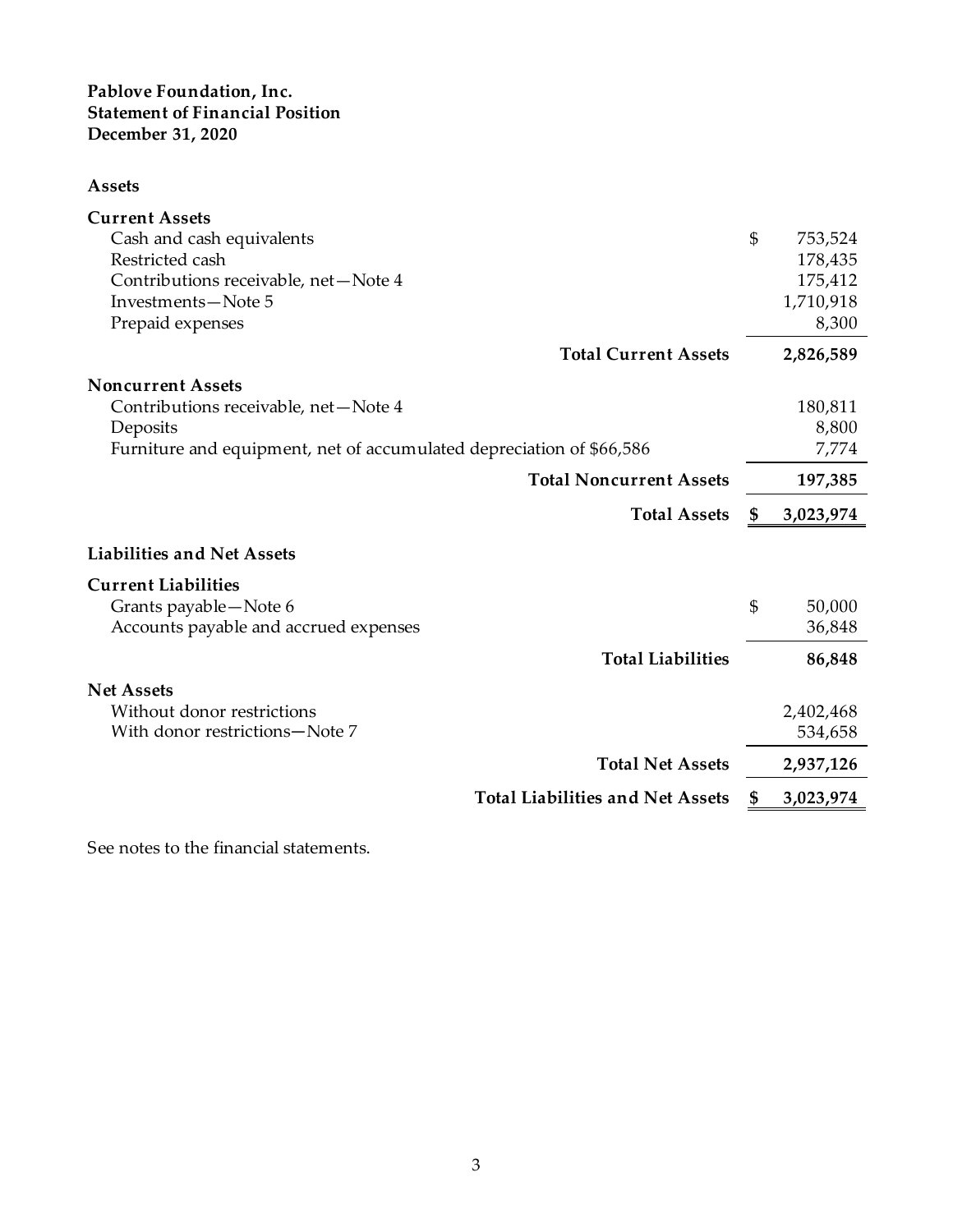#### **Pablove Foundation, Inc. Statement of Activities Year Ended December 31, 2020**

|                                             | <b>Without Donor</b> | <b>With Donor</b><br>Restrictions<br>Restrictions |               |
|---------------------------------------------|----------------------|---------------------------------------------------|---------------|
| <b>Operating Activities</b>                 |                      |                                                   | Total         |
| Revenue, Support, and Other Income          |                      |                                                   |               |
| Contributions                               | \$<br>811,209        | \$<br>134,354                                     | \$<br>945,563 |
| PPP grant-Note 8                            | 244,130              |                                                   | 244,130       |
| In-kind contributions-Note 9                | 33,584               |                                                   | 33,584        |
| Interest and dividends                      | 40,829               |                                                   | 40,829        |
| Other income                                | 14,662               |                                                   | 14,662        |
| Special events                              |                      |                                                   |               |
| Gross revenue                               | 287,435              |                                                   | 287,435       |
| Less cost of direct benefits to donors      | (217, 301)           |                                                   | (217, 301)    |
| <b>Special Events, Net</b>                  | 70,134               |                                                   | 70,134        |
| Total Revenue, Support, and Other           |                      |                                                   |               |
| <b>Income Before Reclassifications</b>      | 1,214,548            | 134,354                                           | 1,348,902     |
| Net assets released from restrictions       | 232,467              | (232, 467)                                        |               |
| Total Revenue, Support,                     |                      |                                                   |               |
| Other Income, and Reclassifications         | 1,447,015            | (98, 113)                                         | 1,348,902     |
| Expenses                                    |                      |                                                   |               |
| Program services                            |                      |                                                   |               |
| Research                                    | 582,171              |                                                   | 582,171       |
| Shutterbugs                                 | 408,794              |                                                   | 408,794       |
| <b>Total Program Expenses</b>               | 990,965              |                                                   | 990,965       |
| General and administrative                  | 339,149              |                                                   | 339,149       |
| Fundraising                                 | 281,736              |                                                   | 281,736       |
| <b>Total Expenses</b>                       | 1,611,850            |                                                   | 1,611,850     |
| <b>Change in Net Assets From Operations</b> | (164, 835)           | (98, 113)                                         | (262, 948)    |
| <b>Nonoperating Activities</b>              |                      |                                                   |               |
| Loss on sales of works of art-Note 10       | (168, 215)           |                                                   | (168, 215)    |
| Rental income                               | 6,600                |                                                   | 6,600         |
| Investment return, net                      | 11,071               |                                                   | 11,071        |
| <b>Total Nonoperating Activities</b>        | (150, 544)           |                                                   | (150, 544)    |
| <b>Change in Net Assets</b>                 | (315, 379)           | (98, 113)                                         | (413, 492)    |
| Net Assets at Beginning of Year             | 2,717,847            | 632,771                                           | 3,350,618     |
| Net Assets at End of Year                   | 2,402,468            | 534,658                                           | 2,937,126     |

See notes to financial statements.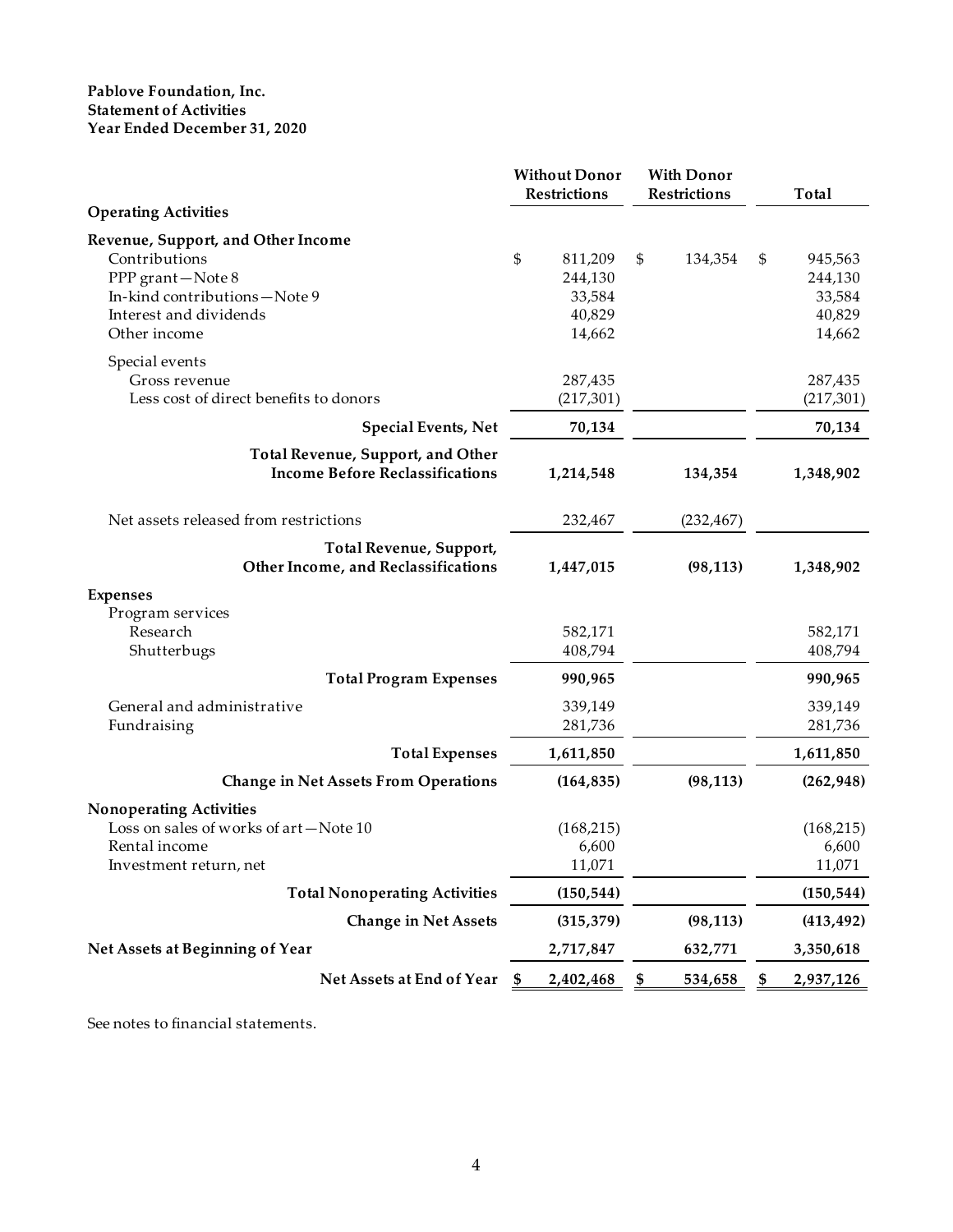#### **Pablove Foundation, Inc. Statement of Functional Expenses Year Ended December 31, 2020**

|                                                                                                             |      |          |      | <b>Program Services</b> |      |                                     |                |                                    |               |                           |                   |               |
|-------------------------------------------------------------------------------------------------------------|------|----------|------|-------------------------|------|-------------------------------------|----------------|------------------------------------|---------------|---------------------------|-------------------|---------------|
|                                                                                                             |      | Research |      | Shutterbugs             |      | Total<br>Program<br><b>Services</b> |                | General<br>and Admin-<br>istrative | Fundraising   |                           | Special<br>Events | Total         |
| <b>Salaries</b>                                                                                             | \$   | 245,977  | \$   | 256,117                 | \$   | 502,094                             | $\mathfrak{S}$ | 109,845                            | \$<br>130,255 | $\boldsymbol{\mathsf{S}}$ |                   | 742,194<br>\$ |
| Payroll taxes                                                                                               |      | 15,971   |      | 16,629                  |      | 32,600                              |                | 9,630                              | 22,840        |                           |                   | 65,070        |
| Other employee benefits                                                                                     |      | 11,838   |      | 12,326                  |      | 24,164                              |                | 7,138                              | 16,929        |                           |                   | 48,231        |
| <b>Total Personnel Expenses</b>                                                                             |      | 273,786  |      | 285,072                 |      | 558,858                             |                | 126,613                            | 170,024       |                           |                   | 855,495       |
| Advertising/promotion                                                                                       |      |          |      | 500                     |      | 500                                 |                | 1,673                              |               |                           |                   | 2,173         |
| Bank charges                                                                                                |      |          |      |                         |      |                                     |                | 4,675                              | 10,863        |                           |                   | 15,538        |
| Cost of direct benefit to donors                                                                            |      |          |      |                         |      |                                     |                |                                    |               |                           | 217,301           | 217,301       |
| Depreciation                                                                                                |      |          |      |                         |      |                                     |                | 745                                |               |                           |                   | 745           |
| Dues and subscriptions                                                                                      |      | 5,720    |      | 3,306                   |      | 9,026                               |                | 27,830                             | 3,968         |                           |                   | 40,824        |
| Grants made                                                                                                 |      | 262,500  |      |                         |      | 262,500                             |                |                                    |               |                           |                   | 262,500       |
| Information technology                                                                                      |      | 280      |      | 560                     |      | 840                                 |                | 14,300                             | 140           |                           |                   | 15,280        |
| Insurance                                                                                                   |      | 3,253    |      | 3,387                   |      | 6,640                               |                | 1,961                              | 4,651         |                           |                   | 13,252        |
| Meals                                                                                                       |      |          |      | 341                     |      | 341                                 |                | 500                                | 688           |                           |                   | 1,529         |
| Occupancy                                                                                                   |      | 26,770   |      | 27,874                  |      | 54,644                              |                | 25,658                             | 32,364        |                           |                   | 112,666       |
| Office expense                                                                                              |      |          |      | 180                     |      | 180                                 |                | 960                                | 15            |                           |                   | 1,155         |
| Parking and mileage                                                                                         |      |          |      | 29                      |      | 29                                  |                | 1,005                              | 10            |                           |                   | 1,044         |
| Postage                                                                                                     |      | 96       |      | 6,090                   |      | 6,186                               |                | 1,228                              | 2,685         |                           |                   | 10,099        |
| Printing                                                                                                    |      |          |      | 3,571                   |      | 3,571                               |                | 4,466                              | 1,361         |                           |                   | 9,398         |
| Professional fees                                                                                           |      | 500      |      | 41,581                  |      | 42,081                              |                | 113,375                            | 25,959        |                           |                   | 181,415       |
| Supplies and equipment                                                                                      |      | 4,277    |      | 30,867                  |      | 35,144                              |                | 7,570                              | 19,894        |                           |                   | 62,608        |
| Telephone                                                                                                   |      | 4,747    |      | 4,942                   |      | 9,689                               |                | 2,862                              | 6,788         |                           |                   | 19,339        |
| Travel                                                                                                      |      | 242      |      | 494                     |      | 736                                 |                | 3,728                              | 2,326         |                           |                   | 6,790         |
| <b>Total Expenses by Function</b>                                                                           |      | 582,171  |      | 408,794                 |      | 990,965                             |                | 339,149                            | 281,736       |                           | 217,301           | 1,829,151     |
| Less expenses included with revenues<br>on the statement of activities<br>Cost of direct benefits to donors |      |          |      |                         |      |                                     |                |                                    |               |                           | (217,301)         | (217, 301)    |
|                                                                                                             |      |          |      |                         |      |                                     |                |                                    |               |                           |                   |               |
| <b>Total Expenses</b>                                                                                       | - SS | 582,171  | - \$ | 408,794                 | - \$ | 990,965                             | \$             | 339,149                            | \$<br>281,736 | $\frac{6}{5}$             |                   | \$1,611,850   |

See notes to financial statements.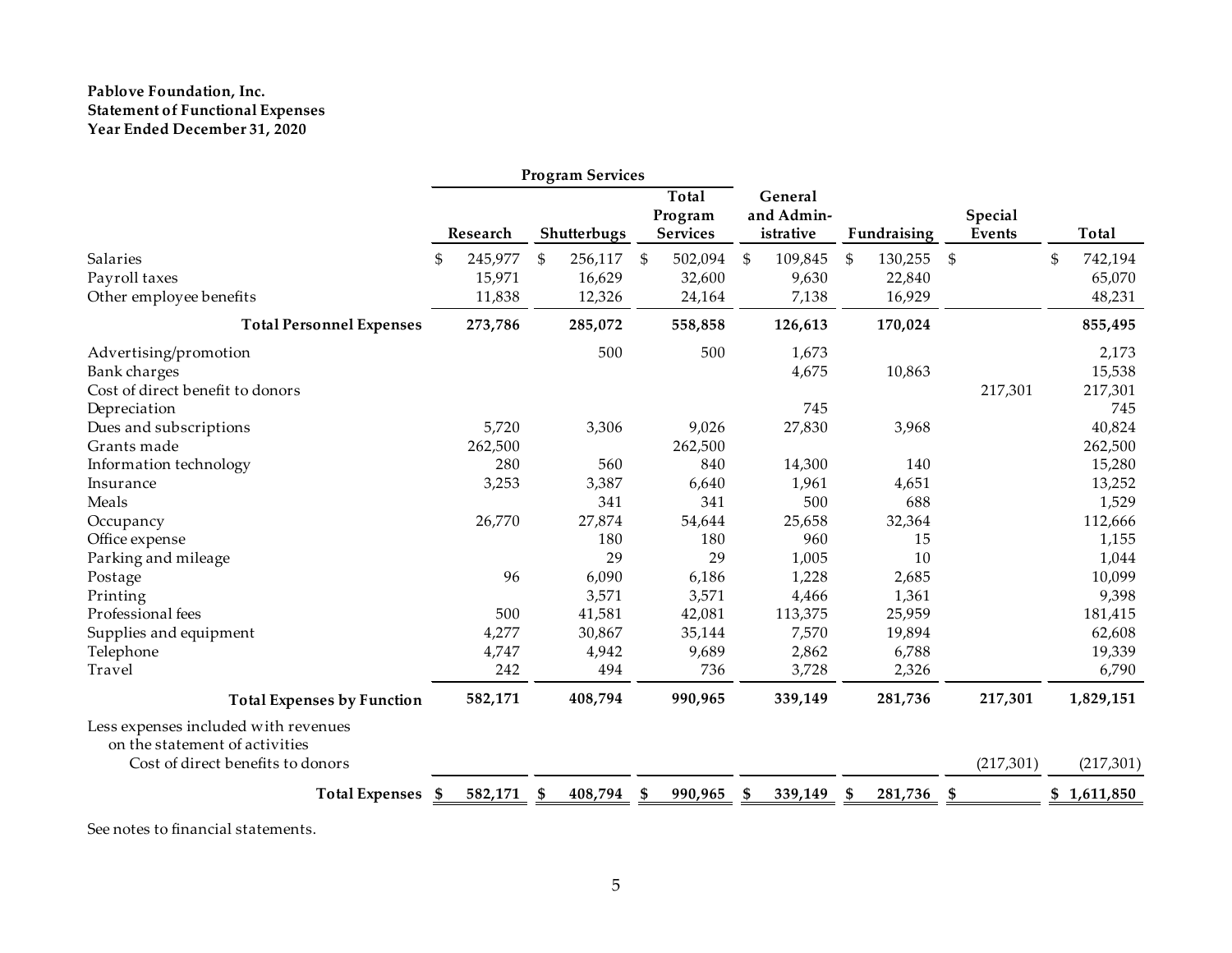**Pablove Foundation, Inc. Statement of Cash Flows Year Ended December 31, 2020**

| <b>Cash Flows from Operating Activities</b>                |                  |
|------------------------------------------------------------|------------------|
| Change in net assets                                       | \$<br>(413, 492) |
| Adjustments to reconcile change in net assets to           |                  |
| net cash used in operating activities:                     |                  |
| Loss on sales of works of art                              | 168,215          |
| Depreciation                                               | 745              |
| Investment gains                                           | (21,003)         |
| Changes in operating assets and liabilities:               |                  |
| Contributions receivable                                   | 120,380          |
| Prepaid expenses                                           | 6,392            |
| Grants payable                                             | (46, 250)        |
| Accounts payable and accrued expenses                      | (43, 251)        |
| Net Cash Used in Operating Activities                      | (228, 264)       |
| <b>Cash Flows from Investing Activities</b>                |                  |
| Proceeds from sales of works of art                        | 10,585           |
| Proceeds from sale and maturities of investments           | 918,000          |
| Purchases of investments                                   | (436, 155)       |
| Net Cash Provided by Investing Activities                  | 492,430          |
| Increase in Cash, Cash Equivalents, and Restricted Cash    | 264,166          |
| Cash, Cash Equivalents, and Restricted Cash                |                  |
| at Beginning of Year                                       | 667,793          |
| Cash, Cash Equivalents, and Restricted Cash at End of Year | \$<br>931,959    |
| <b>Supplemental Disclosures</b>                            |                  |
|                                                            |                  |
| Income taxes paid                                          |                  |
| Interest paid                                              |                  |

See notes to financial statements.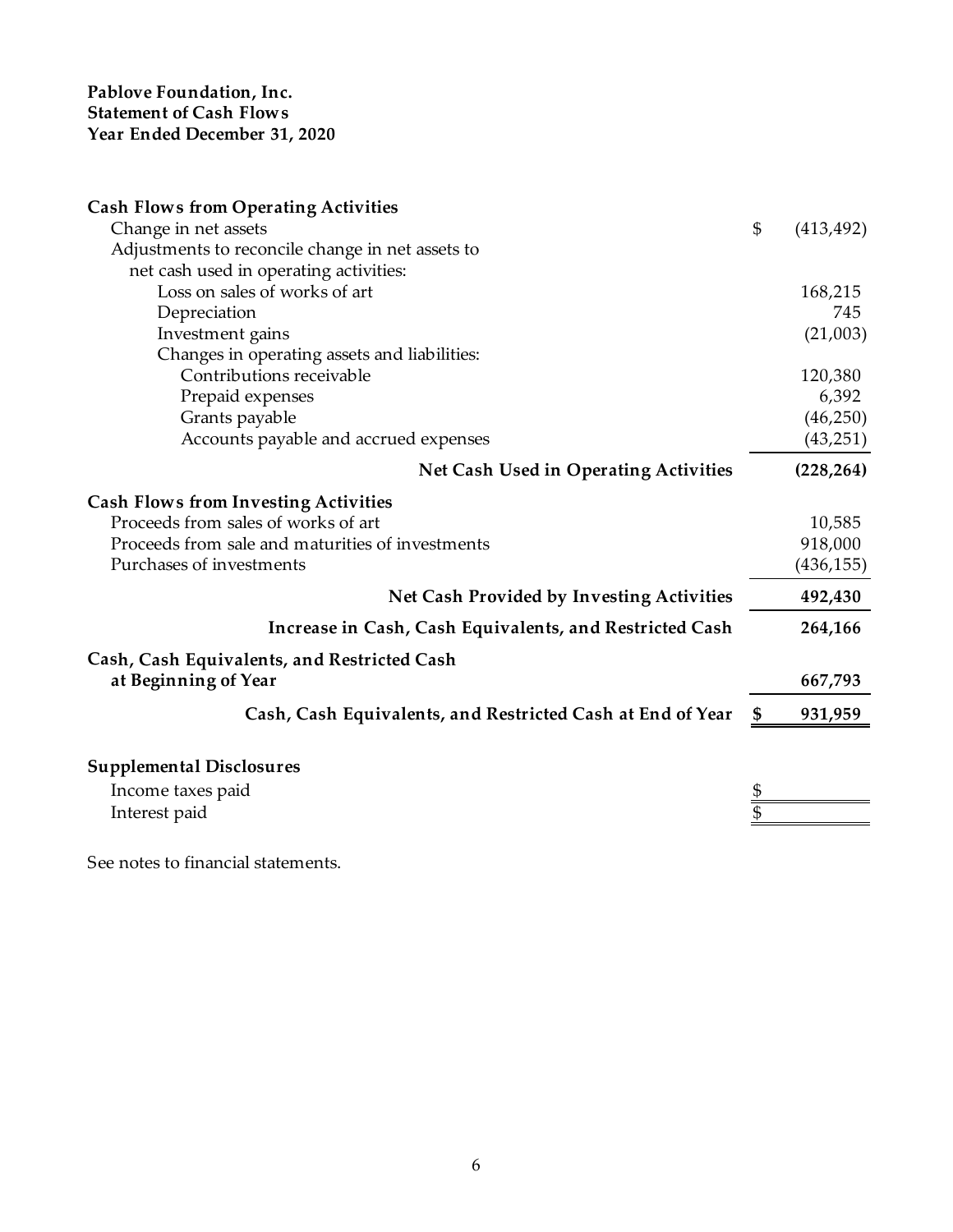**Pablove Foundation, Inc. Notes to Financial Statements December 31, 2020**

#### **Note 1—Organization**

The Pablove Foundation, Inc. (Pablove) is a California nonprofit organization, founded in 2009 for the purpose of investing in underfunded, cutting-edge pediatric cancer research, and to improve the lives of children living with cancer through the arts.

**Powered by Pablove (Research)**—Pablove's Powered by Pablove childhood cancer research grants program is focused on awarding \$50,000 seed grants to promising, early‐career investigators, enabling them to discover and apply novel approaches to care, widely distribute their findings and gain substantially greater funding for larger, more intense research projects and programs. This strategy has been remarkably successful in providing a foundation for exceptionally valuable scientific breakthroughs in both scientific and clinical knowledge. Pablove's dream is to ensure that no brilliant, promising scientist goes unfunded in the initial phase of research needed to advance from bench to bedside. Children everywhere are in need and are waiting for the innovative treatment options and cures their research provides.

In 2020, Pablove awarded five (5) Powered by Pablove seed grants to investigators across the globe. Pablove's research is conducted in prestigious institutions including: August Pi i Sunyer Biomedical Research Institute, Barcelona Spain; University of Texas MD Anderson Cancer Center, Houston TX; and Childrenʹs Hospital Medical Center, Cincinnati OH to name just a few. Each project is focused on a different rare pediatric cancer, including Acute Myeloid Leukemia, Osteosarcoma, and Opsoclonus‐ myoclonus syndrome. Despite the ongoing pandemic, the Pablove Board of directors strongly believe in the need to support these cutting‐edge initiatives to reveal stunning new pathways toward better treatments and ultimately cures for these challenging, often devastating, pediatric cancers.

**Pablove Shutterbugs**—Pablove Shutterbugs is a participatory healing arts education program that lets kids just be kids, while they find their creative voices through photography. 2020 began with the Pablove Shutterbugs Program located in seven cities and six states across the country: Los Angeles and San Francisco Bay Area (CA), Seattle (WA), Boston (MA), New York (NY), Houston (TX), and New Orleans (LA). Pablove offers a photography curriculum with an introductory class, an all-cost-paid summer camp for children and teens living with cancer, and an advanced class, where, students learn to work with photography as a means to advocate for cancer research and explore their identity while living with cancer. Pablove has been able to gather remarkable resources to support this mission by partnering with art institutions such as The Museum of Modern Art (MoMA) in New York City, The Huntington Library, Art Museum and Botanical Gardens in Los Angeles, and Sawyer Yards in Houston. Our students find respite from the difficult routine of treatment while they focus on a fun new activity: learning about photography. Every Pablove Shutterbugs course culminates in a graduation and yearly student gallery show at a professional gallery space to celebrate our young photographers. All print sales at Pablove's gallery shows directly support the Powered by Pablove research grants program. With the pandemic, of course, 2020 unfolded differently for our in‐person programs. As soon as stay‐at‐home orders went into effect, Pablove halted all live Shutterbugs activities and has worked remotely since then. But it hasn't all been bad.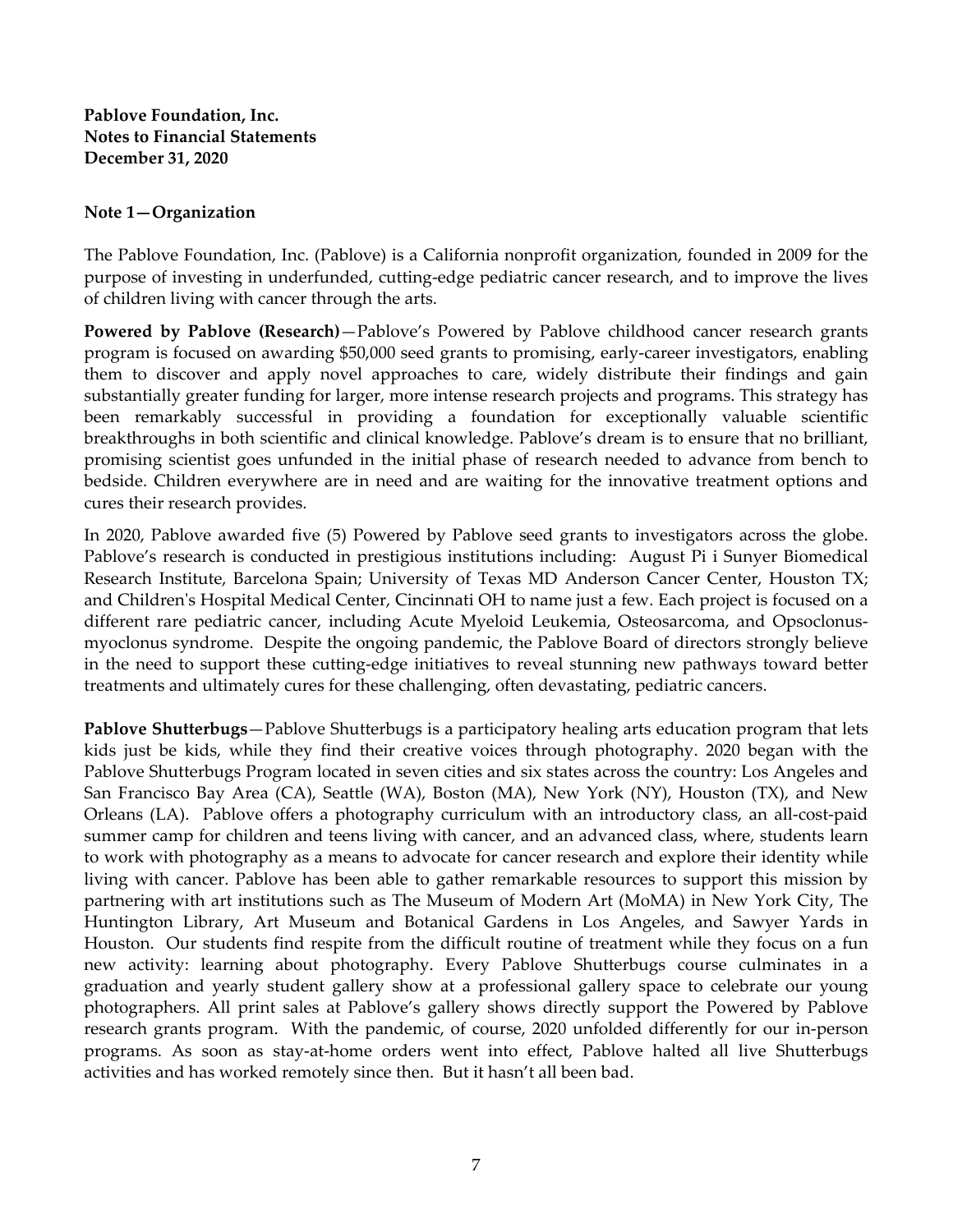### **Note 1—Organization**—*Continued*

The necessary isolation of the pandemic inspired profound creativity to keep the Pablove Shutterbugs arts education program serving our kids and even serving them better. Pablove quickly pivoted and embraced the rapidly expanding virtual world of programming and education. We knew our Shutterbugs community was even hungrier for social interaction, so Pablove created three virtual Shutterbugs classes for alumni students from across the country. This was the very first time the Pablove Shutterbugs program was presented virtually. By fall Pablove offered a full roster of introductory classes, delighting 159 students (incl. spring + summer classes) recruited from our seven Shutterbugs program cities. Pablove had contemplated a virtual Shutterbugs offering for years, and now we are rocking it! Most exciting is that by engaging students effectively in a virtual learning environment, we can significantly expand the Pablove Shutterbugs program to reach any children and teens living with cancer, anywhere, including kids who cannot leave the hospital for in‐person classes.

It is easy to see the joy that our programs bring to our Pablove kids. Moreover, we are committed to making a real difference in the quality of life (QOL) of our kids. We developed and executed a comprehensive scientific evaluation initiative for the Shutterbugs program. By adopting a widely applied and validated QOL assessment we found that by the end of the Shutterbugs Program, scores for both the younger children and teens, showed statistically significant gains in QOL. This is a profoundly important validation of the positive effect that our Shutterbugs activities have for the kids we serve, and Pablove will continue to monitor and evaluate the QOL benefits of our courses in order to continuously improve and optimize our programs to further increase QOL benefits.

We are proud to have finished out 2020 with many successes and with no staff layoffs despite massive disruption of our core services, administrative model, and donor programs. Through it, Pablove has become stronger and developed virtual expertise across the board, including fundraising. Much of what we learned will make the Pablove Foundation better in 2021 and beyond. We are moving ahead, well positioned for further positive mission-centric impact and growth.

### **Note 2—Summary of Significant Accounting Policies**

Financial Statement Presentation—The financial statements are prepared using the accrual basis of accounting in accordance with accounting principles generally accepted in the United States of America. Pablove's net assets are classified based on the existence or absence of donor-imposed restrictions. As such, the net assets of Pablove and changes therein are presented and reported as follows:

Net Assets Without Donor Restrictions—Net assets that are not subject to donor-imposed stipulations and that may be expended for any purpose in performing the primary objectives of Pablove. These net assets may be used at the discretion of Pablove's management and the board of directors.

Net Assets With Donor Restrictions—Net assets subject to stipulations imposed by donors and grantors. Some donor restrictions are temporary in nature; such restrictions that may or will be met either by actions of Pablove and/or the passage of time. Other donor restrictions are perpetual in nature, whereby the donor has stipulated that the funds be maintained in perpetuity. Generally,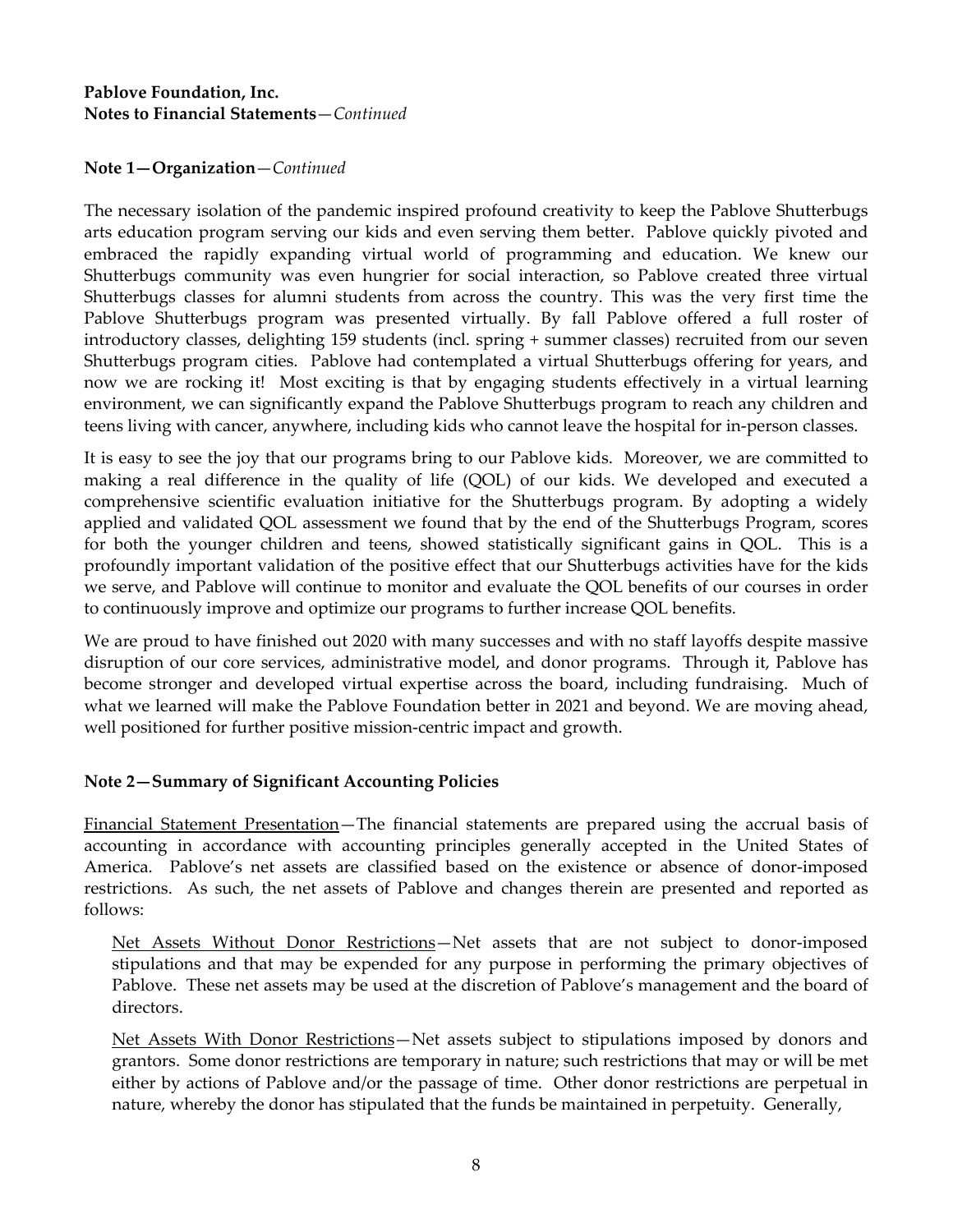## **Note 2—Summary of Significant Accounting Policies**—*Continued*

the donors of such assets permit Pablove to use all or part of the income earned on related investments for general or specific purposes.

Donor-restricted contributions are reported as increases in net assets with donor restrictions, depending on the nature of the restriction. When a time restriction expires or a purpose restriction is satisfied, net assets with donor restrictions are reclassified to net assets without donor restrictions and are reported in the statement of activities as net assets released from restrictions. It is the policy of Pablove to record contributions that are restricted by the donor as an increase in net assets without donor restrictions if the restriction expires in the reporting period in which the contribution is recognized.

### Recently Adopted Accounting Principles

Restricted Cash—In February 2016, the Financial Accounting Standards Board (FASB) issued Accounting Standards Update (ASU) No. 2016‐18, *Statement of Cash Flows (Topic 230): Restricted Cash*. ASU No. 2016‐18 clarifies how entities should present restricted cash and restricted cash equivalents in the statement of cash flows. The guidance requires entities to present the change in restricted cash and restricted cash equivalents with cash and cash equivalents to reconcile amounts on the balance sheet to the statement of cash flows. Entities are required to disclose the nature of the restrictions, as well as reconcile the totals in the statement of cash flows to cash, cash equivalents, restricted cash, and restricted cash equivalents on the balance sheet when these are shown in more than one line item. Pablove has adopted ASU No. 2016‐18 for the year ended December 31, 2020, and has adjusted the presentation of the financial statements accordingly.

Contributions—In June 2018, FASB issued ASU No. 2018‐08, *Not‐for‐Profit Entities (Topic 958): Clarifying the Scope and the Accounting Guidance for Contributions Received and Contributions Made*. ASU No. 2018‐08 clarifies and improves the scope of the accounting guidance for contributions received and contributions made. The clarifications and improved scope assist entities in 1) evaluating whether transactions should be accounted for as contributions (nonreciprocal) or as exchange (reciprocal) transactions, and 2) determining whether a contribution is conditional. The clarified guidance applies to all entities that receive or make contributions (grants). ASU No. 2018‐ 08 has been adopted by Pablove for the year ended December 31, 2020. Pablove has determined that adopting ASU No. 2018‐08 has had no material effect on the financial statements.

Measure of Operations—The statement of activities reports all changes in net assets, including changes in net assets from operating and nonoperating activities. Operating activities consist of Pablove's childhood cancer research funding and Shutterbugs program, and interest and dividends earned on investments. Nonoperating activities are limited to resources that generate return from investments and other activities considered to be of a more unusual or nonrecurring nature.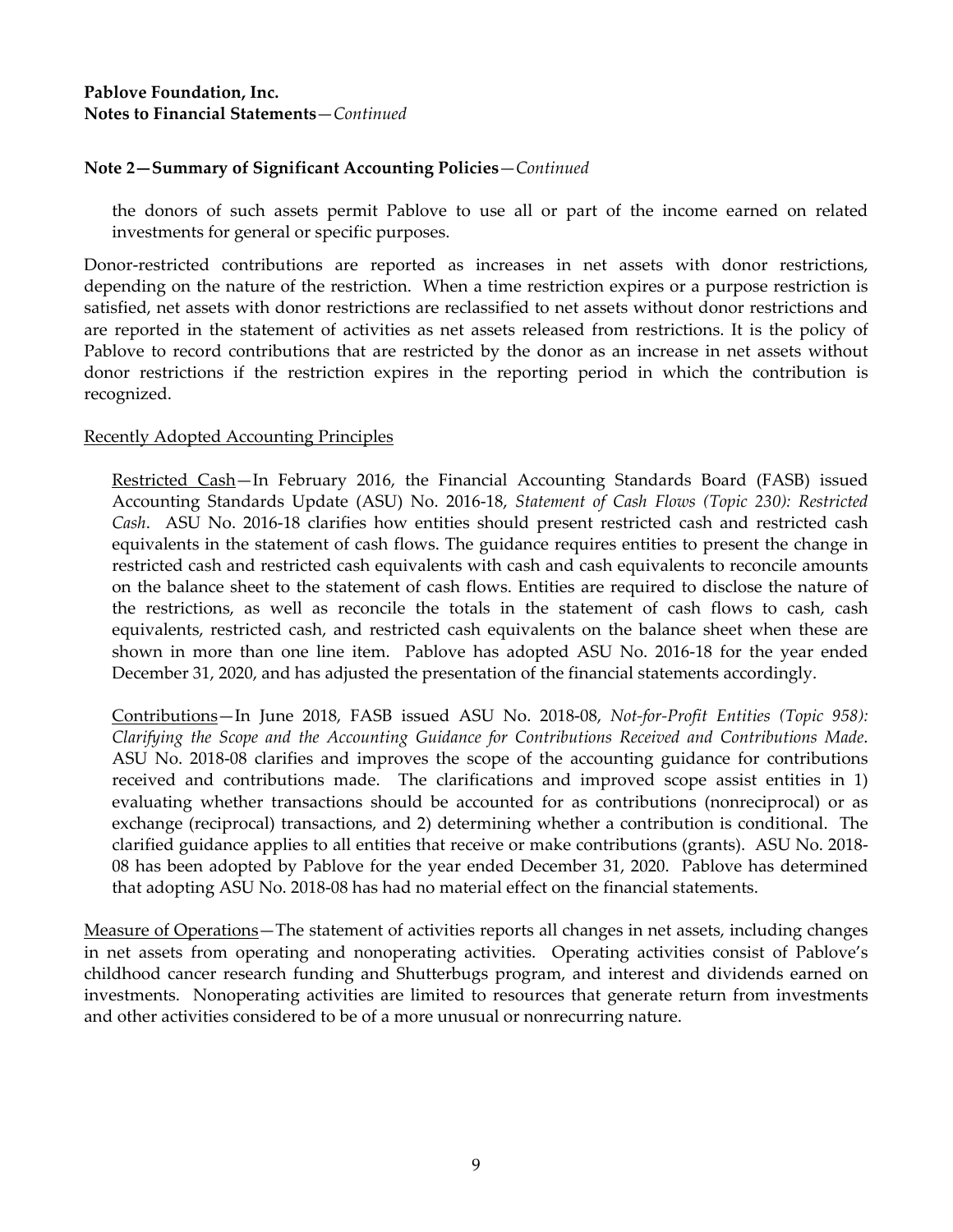# **Note 2—Summary of Significant Accounting Policies**—*Continued*

Income Taxes-Pablove is a nonprofit organization exempt from income taxes under Section  $501(c)(3)$ of the Internal Revenue Code (Code) and Section 23701(d) of the California Revenue and Taxation Code. Accordingly, no provision for income taxes is included in the financial statements. In addition, Pablove is not a private foundation within the meaning of Section 509(a) of the Code.

Accounting standards require an organization to evaluate its tax positions and provide for a liability for any positions that would not be considered *'more likely than not'* to be upheld under a tax authority examination. Management has evaluated its tax positions and has concluded that a provision for a tax liability is not necessary at December 31, 2020. Generally, Pablove's information returns remain open for examination for a period of three (federal) or four (state of California) years from the date of filing.

Cash, Cash Equivalents, and Restricted Cash—Pablove considers all highly liquid investments with a maturity of three months or less when purchased to be cash equivalents. Restricted cash represents cash held in a separate account specifically for activities under Pablove's OMS program. The following table provides a reconciliation of cash, cash equivalents, and restricted cash reported within the statement the statement of financial position to the cash, cash equivalents, and restricted cash total shown in the statement of cash flows at December 31, 2020.

| Cash and cash equivalents<br>Restricted cash |          | 753,524<br>178,435 |
|----------------------------------------------|----------|--------------------|
|                                              | Total \$ | 931,959            |

Investments—Investments are valued at fair market value and investment transactions are recorded on the trade date. Investment income and realized and unrealized gains and losses are reported as increases or decreases in the appropriate net asset category.

Furniture and Equipment—Furniture and equipment are capitalized if there is a useful life greater than one year and the cost is above a minimum threshold established by management of \$1,000. Furniture and equipment are valued at cost or the fair market at the date of donation. Pablove provides for depreciation and amortization of furniture and equipment on a straight‐line basis over the estimated useful lives of five years.

Concentration of Credit Risk—Financial instruments which potentially subject Pablove to concentrations of credit risk consist of cash and cash equivalents, investments, and contributions receivable. Pablove places its cash and cash equivalents with high credit quality financial institutions where the funds are guaranteed by the Federal Deposit Insurance Corporation (FDIC) up to \$250,000 per institution.

Cash held in investment accounts at investment custodians are insured by the Securities Investors Protection Corporation (SIPC) up to \$250,000 and the investments in securities are insured up to \$500,000. At times, in the normal course of business, such balances are in excess of the FDIC/SIPC insurance limits, but management deems the risk of loss due to these concentrations to be minimal.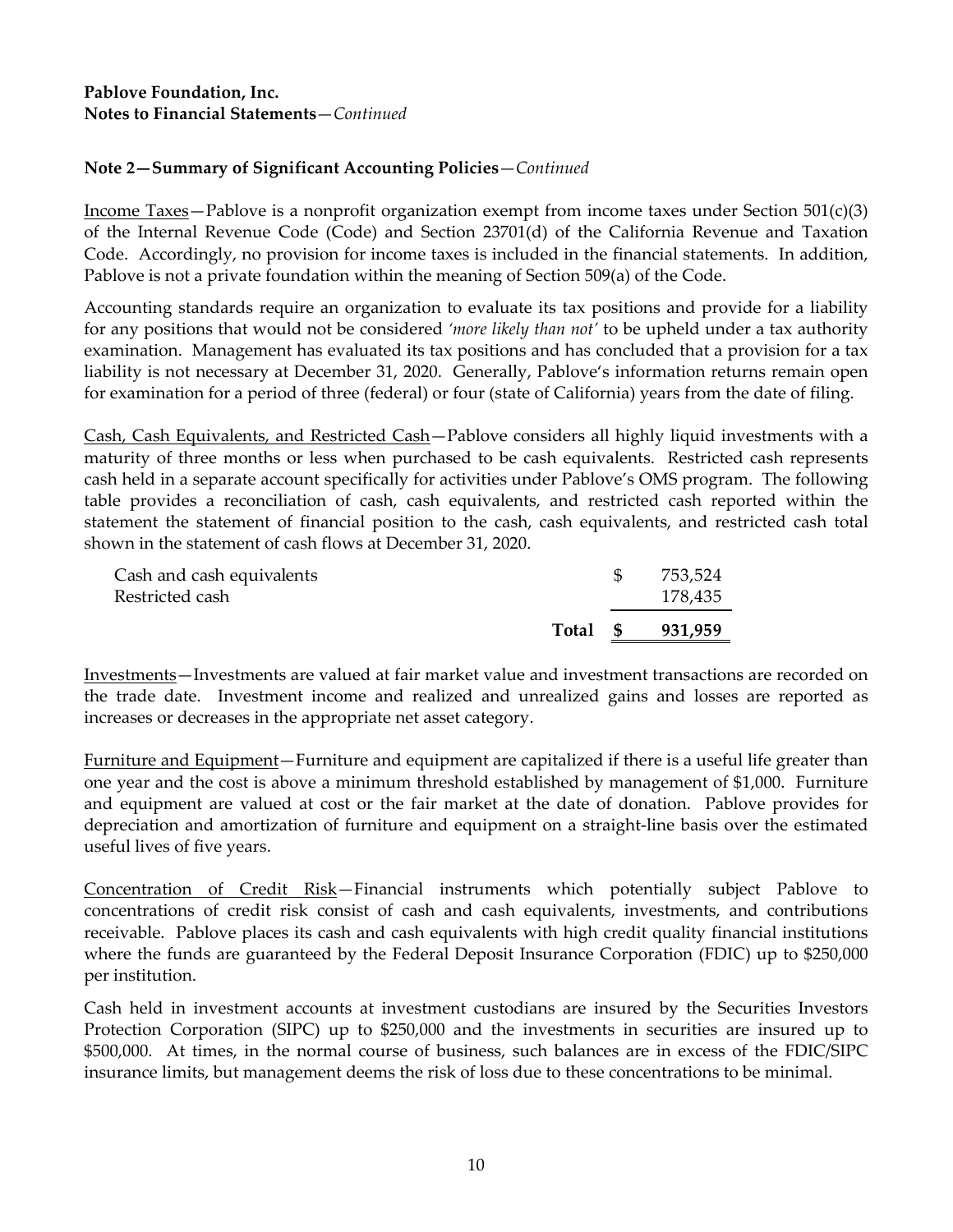# **Note 2—Summary of Significant Accounting Policies**—*Continued*

Conservative estimate guidelines established by the Board of Directors govern Pablove's investments in securities to achieve diversification of the portfolio.

Contributions receivable consists of balances from local foundations. Pablove has determined that no allowance for potential losses due to uncollectible receivables is necessary at December 31, 2020.

Contributions—Contributions with and without donor restrictions are recorded in the period received. Unconditional promises to give that are expected to be collected within one year are recorded at net realizable value. Unconditional promises to give that are expected to be collected in future years are recorded at the present value of their estimated future cash flows.

Use of Estimates—The preparation of financial statements in conformity with generally accepted accounting principles requires management to make estimates and assumptions that affect certain reported amounts and disclosures. Accordingly, actual results could differ from those estimates.

Functional Expenses—The costs of providing the various program and supporting services have been summarized on a functional basis in the statement of activities. Accordingly, certain costs have been allocated between the program services and supporting services benefitted. Salaries, payroll taxes, other employee benefits, advertising/promotion, bank charges, depreciation, dues and subscriptions, information technology, insurance, meals, occupancy, office expense, parking and mileage, postage, printing, professional fees, supplies and equipment, telephone, and travel are allocated on the basis of estimates of time and effort. All other functional expenses are charged directly to programs.

### **Note 3—Availability and Liquidity**

Pablove's goal is generally to maintain financial assets to meet six months of operating expenses (approximately \$1.3 million dollars). As part of its liquidity plan, excess cash is invested in short‐term investments, including money market accounts.

The following represents the availability and liquidity of Pablove's financial assets at December 31, 2020 to cover operating expenses for the next fiscal year:

| Financial assets                                |    |           |
|-------------------------------------------------|----|-----------|
| Cash and cash equivalents                       | -S | 753,524   |
| Contributions receivable, net                   |    | 175,412   |
| Investments                                     |    | 1,710,918 |
| <b>Current Availability of Financial Assets</b> |    | 2,639,854 |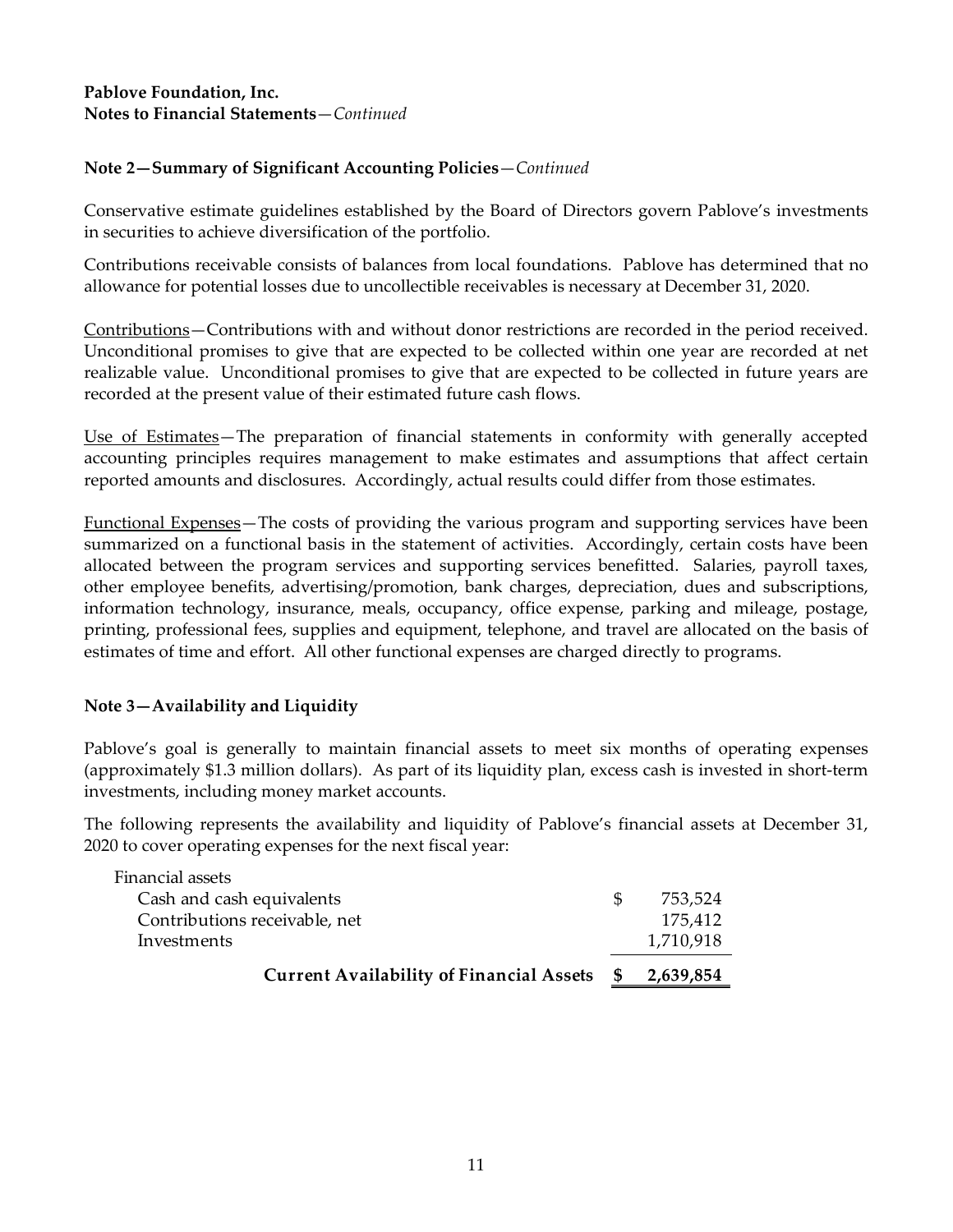### **Note 4—Contributions Receivable, Net**

Net contributions receivable consist of the following at December 31, 2020:

|                                                                              | <b>Net</b> |     | 356,223            |
|------------------------------------------------------------------------------|------------|-----|--------------------|
| Less present value discount                                                  |            |     | (27, 191)          |
| Gross                                                                        |            |     | 383,414            |
| Receivable due in less than one year<br>Receivable due in one to three years |            | \$. | 175,412<br>208,002 |

#### **Note 5—Fair Value Measurements**

In determining the fair value of investments, Pablove utilizes valuation techniques that maximize the use of observable inputs and minimize the use of unobservable inputs to the extent possible. Pablove determines fair value based on assumptions that market participants would use in pricing an asset or liability in the principal or most advantageous market. When considering market participant assumptions in fair value measurements, the following fair value hierarchy distinguishes between observable and unobservable inputs, which are characterized in one of the following levels:

Level 1—Quoted market prices in active markets for identical assets or liabilities. Level 1 assets include equity securities and mutual funds valued at the closing price reported on the active market on which the individual securities are traded.

Level 2—Observable market-based inputs, either directly or indirectly, but are other than quoted prices in actively traded markets. Level 2 inputs include quoted prices for similar assets or liabilities in active markets, quoted prices for identical or similar assets or liabilities in markets that are not active, and other observable inputs that can be corroborated by observable market data.

Level 3—Unobservable inputs that are supported by little or no market activity which are significant to the fair value of the asset or liability. Unobservable inputs reflect the best estimate of what hypothetical market participants would use to determine a transaction price for the asset or liability at the reporting date. Pablove held no Level 3 assets at December 31, 2020.

Pablove utilizes a practical expedient for the estimation of the fair value of investments in investment companies for which the investment does not have a readily determinable fair value. The practical expedient used by Pablove to value private investments is the Net Asset Value (NAV) per share, or its equivalent. In some instances, the NAV may not equal the fair value that would be calculated under fair value accounting standards. Pablove held no such assets at December 31, 2020.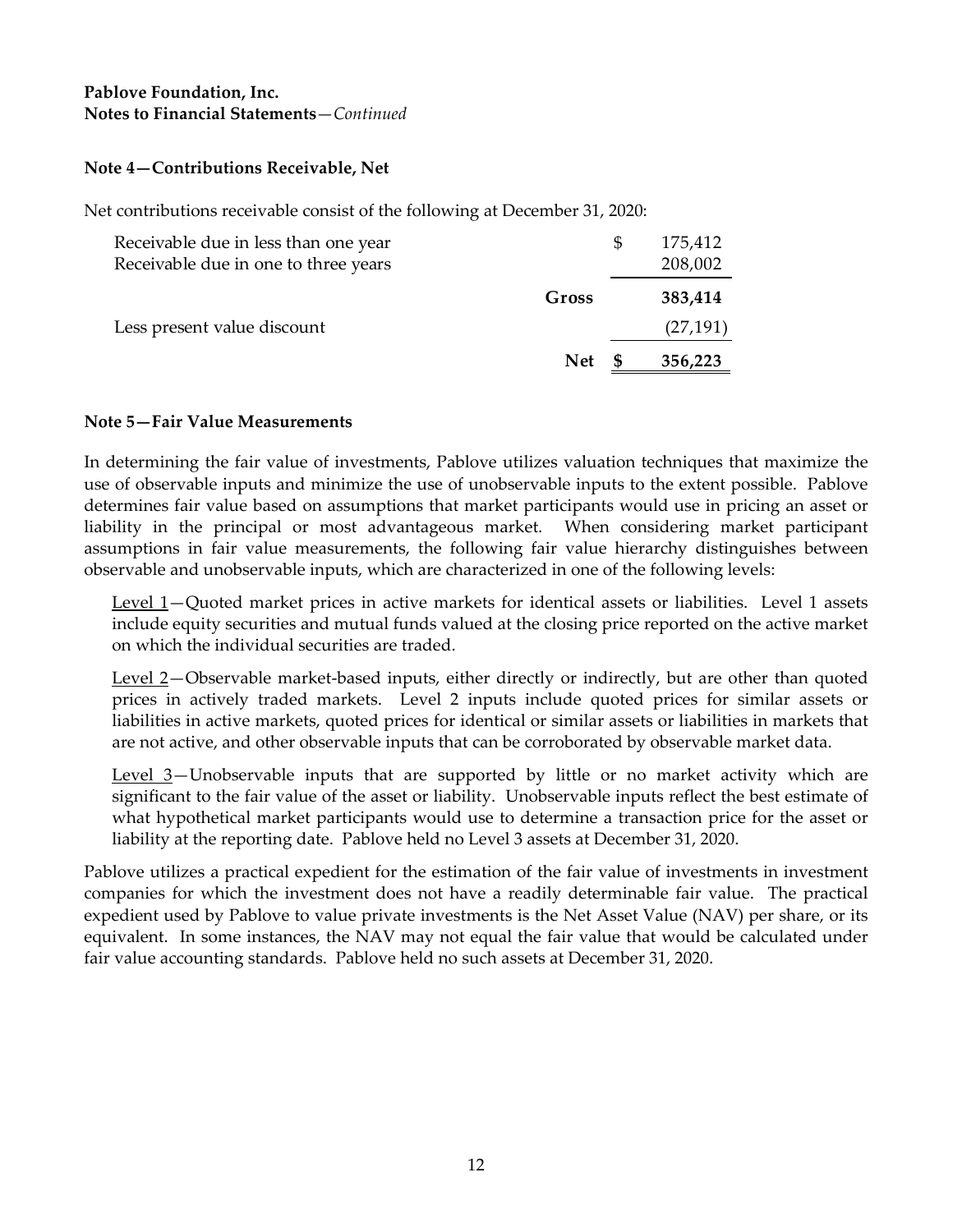#### **Note 5—Fair Value Measurements**—*Continued*

Fair values of assets and liabilities measured on a recurring basis at December 31, 2020 are determined as follows:

|                         |               | <b>Fair Value</b> |      | Level 1   |    | Level 2 |
|-------------------------|---------------|-------------------|------|-----------|----|---------|
| Investments             |               |                   |      |           |    |         |
| Exchange traded funds   |               | \$<br>569,612     | - \$ | 569,612   | -S |         |
| Mutual funds            |               | 679,976           |      | 679,976   |    |         |
| Fixed income securities |               | 461,330           |      |           |    | 461,330 |
|                         | <b>Totals</b> | 1,710,918         |      | 1,249,588 | S  | 461,330 |

Net investment return for the year ended December 31, 2019 consists of the following:

| Unrealized gain on investments<br>Realized gain on investments<br>Investment management fees | \$<br>20,252<br>751<br>(9,932) |
|----------------------------------------------------------------------------------------------|--------------------------------|
| <b>Investment Return, Net</b><br>Investment interest and dividends                           | 11,071<br>40,829               |
| <b>Total Return on Investments</b>                                                           | 51,900                         |

### **Note 6—Grants Payable**

Grants payable at December 31, 2020 consist of grants approved by Pablove to various domestic and foreign research institutions.

#### **Note 7—Net Assets with Donor Restrictions**

Net assets with donor restrictions consist of the following at December 31, 2020:

| <b>Total Net Assets With Donor Restrictions</b>           |               | 534,658 |
|-----------------------------------------------------------|---------------|---------|
| Subject to time restrictions:<br>Contributions receivable |               | 356,223 |
| Subject to purpose restrictions:<br>OMS Fund              | $\mathcal{S}$ | 178,435 |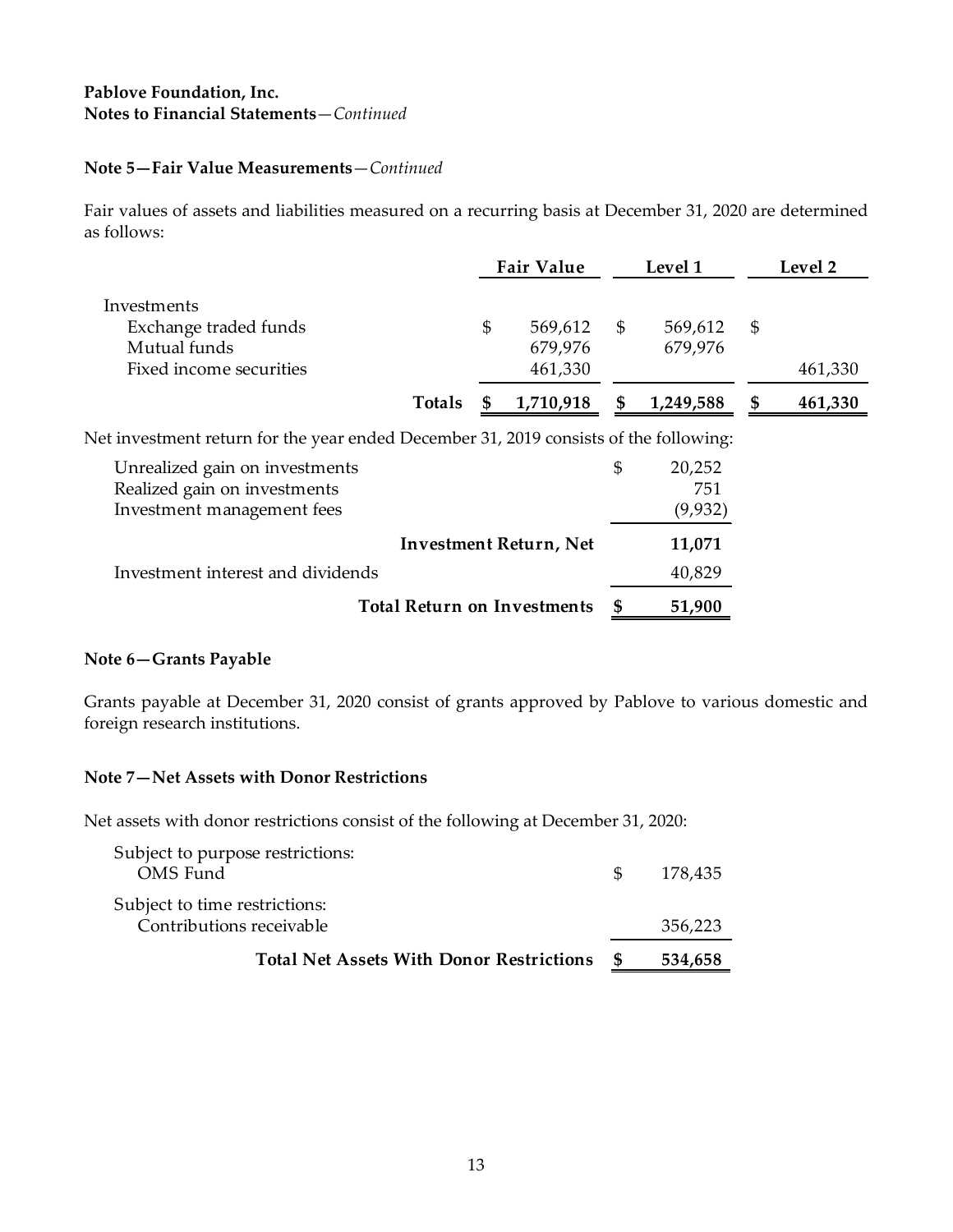### **Note 7—Net Assets with Donor Restrictions**—*Continued*

Net assets released from donor restrictions for the year ended December 31, 2020 are as follows:

| Satisfaction of purpose restrictions:                    |   |         |
|----------------------------------------------------------|---|---------|
| OMS Fund                                                 | S | 35,785  |
| Research                                                 |   | 8,288   |
| <b>Total Satisfaction of Purpose Restrictions</b>        |   | 44,073  |
| Satisfaction of passage of time:                         |   |         |
| Contributions receivable                                 |   | 188,394 |
| <b>Total Net Assets Released from Donor Restrictions</b> |   | 232,467 |

#### **Note 8—PPP Grant**

On April 22, 2020, Pablove received \$244,130 in Paycheck Protection Program (PPP) funding from the U.S. Small Business Administration (SBA). The funding is designed to provide a direct incentive for small businesses struggling from the impact of the COVID-19 pandemic (see Note 13) to keep their workers on the payroll. As of December 31, 2020, Pablove has determined that it has met the requirements for forgiveness and has recorded grant income of \$244,130 in the statement of activities for the year ended December 31, 2020. Official forgiveness from the SBA was received on June 9, 2021.

### **Note 9—In‐Kind Contributions**

In-kind contributions are recorded at fair value at the date of donation only if the services (a) create or enhance nonfinancial assets, or (b) require specialized skills that are provided by individuals possessing those skills, and would typically need to be purchased if not provided by donation.

In-kind contributions include contributions of occupancy, professional fees, and supplies and equipment used in operations of programs and other activities. The estimated fair market value of these expenses for the year ended December 31, 2020 is captioned in the statement of functional expenses as follows:

| Occupancy              | 3,396  |
|------------------------|--------|
| Professional fees      | 10,500 |
| Supplies and equipment | 19,688 |
|                        | 33,584 |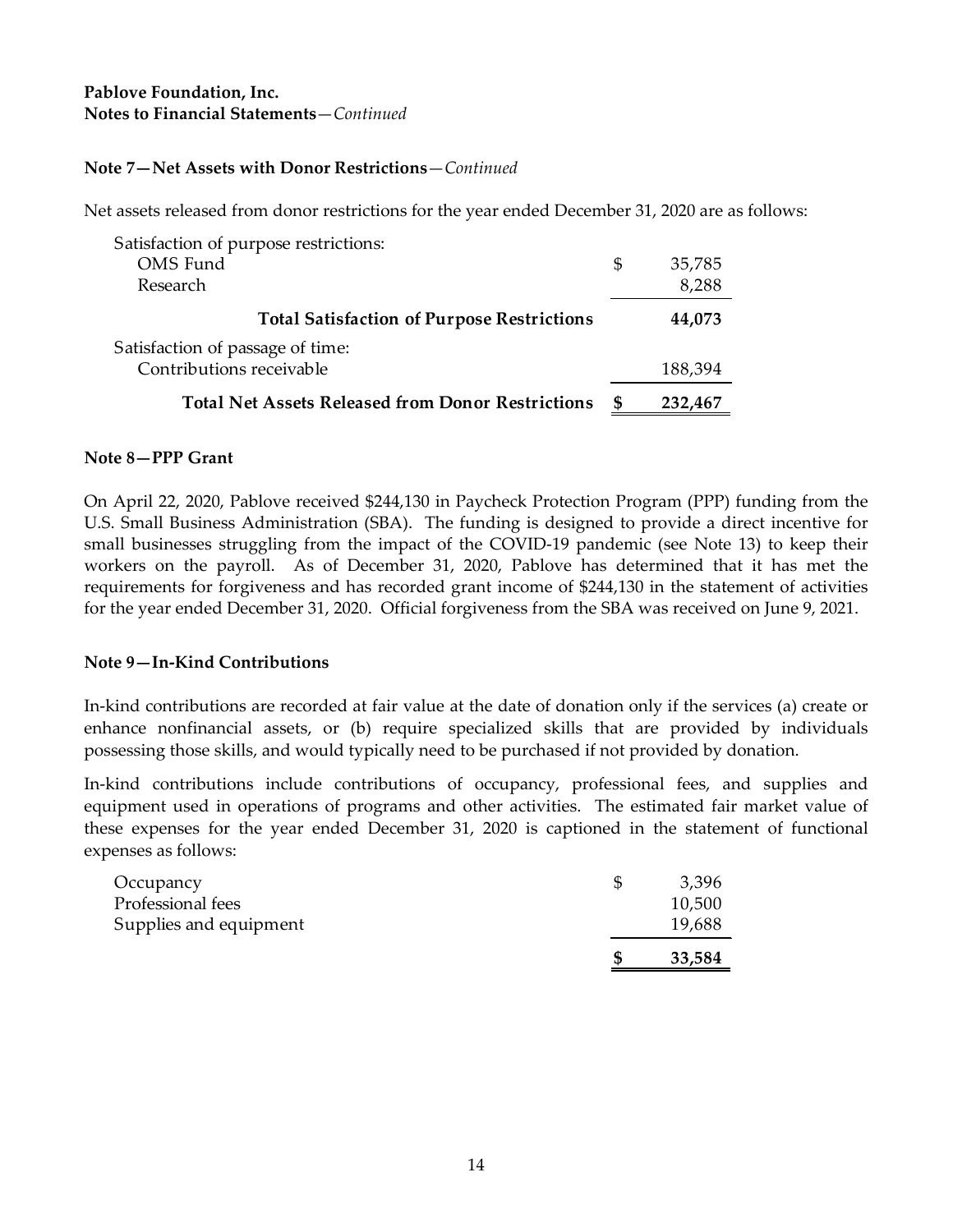## **Note 10—Works of Art**

During the year ended December 31, 2016, Pablove received contributions of fine art which totaled \$290,340. The fair values of these works of art were determined by a third-party insurance agency. During the year ended December 31, 2020, Pablove sold artwork valued at \$121,000 for a cash price of \$10,585. The remaining amount of artwork valued at \$57,800 was written down entirely at December 31, 2020.

### **Note 11—Commitments**

Pablove signed a new lease agreement in June 2018 for a term of three years, commencing on January 1, 2019 and terminating on December 31, 2021. The base rent for the initial year of the lease was \$9,300 per month. In November 2020, Pablove signed an addendum allowing for a discounted rental rate of \$8,300 per month in response to the pandemic described in Note 13. The lease offers two 1‐year options to extend the lease, commencing initially on January 1, 2022 and ending December 31, 2022, and commencing on January 1, 2013 and ending December 31, 2023. Future minimum payments under this lease are as follows:

# **Year Ending December 31,**

| 2021 |          | 99,600 |
|------|----------|--------|
|      | Total \$ | 99,600 |

### **Note 12—Retirement Benefits**

Pablove has established a defined contribution plan (Plan) whereby all employees with three consecutive months of service to Pablove may contribute to the Plan. Pablove made employer contributions totaling \$4,164 to the Plan during the year ended December 31, 2020.

### **Note 13—Risks and Uncertainties**

In early March 2020, the COVID-19 virus was declared a global pandemic. Business continuity, including supply chains and consumer demand across a broad range of industries and countries, has been, and continues to be, severely impacted, as governments and their citizens take significant and unprecedented measures to mitigate the consequences of the pandemic. Pablove has continued to conduct its art programs and grantmaking activities, primarily on a remote basis, and to monitor the ongoing impact of the pandemic response on its overall operations. At the time of this reporting, the cumulative financial impact of the pandemic on Pablove, if any, cannot be fully determined, therefore no related adjustment has been made to these financial statements.